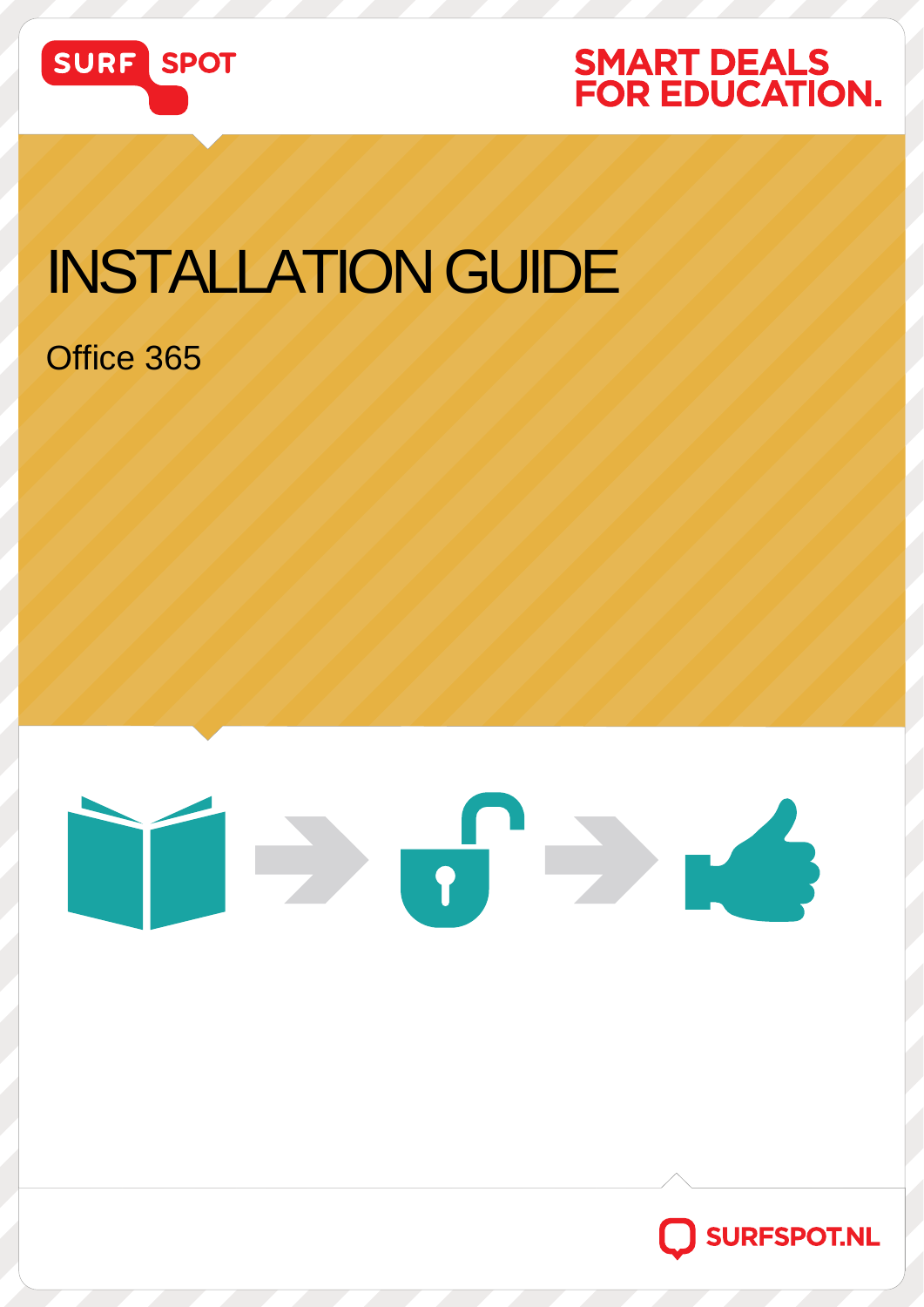

#### **SMART DEALS FOR EDUCATION.**

In this manual we will show you how to activate and use your Office 365 package.

You received a username and password via mail. You have to use this account to properly activate your account.

|                                                                                                                                                      |                                             | Aan                                                                                               |                                                                                                                            |  |  |  |  |
|------------------------------------------------------------------------------------------------------------------------------------------------------|---------------------------------------------|---------------------------------------------------------------------------------------------------|----------------------------------------------------------------------------------------------------------------------------|--|--|--|--|
|                                                                                                                                                      | $\overline{\epsilon} = \overline{\epsilon}$ | CC                                                                                                |                                                                                                                            |  |  |  |  |
|                                                                                                                                                      | Verzenden                                   |                                                                                                   |                                                                                                                            |  |  |  |  |
|                                                                                                                                                      |                                             | Onderwerp                                                                                         |                                                                                                                            |  |  |  |  |
|                                                                                                                                                      |                                             |                                                                                                   |                                                                                                                            |  |  |  |  |
|                                                                                                                                                      | Beste Esther,                               |                                                                                                   | Je kunt nu bijna aan de slag met Office 365 ProPlus.                                                                       |  |  |  |  |
|                                                                                                                                                      |                                             |                                                                                                   | Zo activeer je het programma:                                                                                              |  |  |  |  |
|                                                                                                                                                      |                                             |                                                                                                   |                                                                                                                            |  |  |  |  |
| 1. Ga naar http://portal.office.com<br>2. Vul je gebruikersnaam in: Esther127938@Surfspottest.onmicrosoft.com<br>3. Vul je tijdelijke wachtwoord in: |                                             |                                                                                                   |                                                                                                                            |  |  |  |  |
|                                                                                                                                                      |                                             |                                                                                                   |                                                                                                                            |  |  |  |  |
|                                                                                                                                                      |                                             | $x3#w$ JV2                                                                                        |                                                                                                                            |  |  |  |  |
|                                                                                                                                                      |                                             |                                                                                                   |                                                                                                                            |  |  |  |  |
|                                                                                                                                                      |                                             | Let op: om je privacy te beschermen, verander je na de eerste keer inloggen direct je wachtwoord. |                                                                                                                            |  |  |  |  |
|                                                                                                                                                      |                                             |                                                                                                   |                                                                                                                            |  |  |  |  |
|                                                                                                                                                      |                                             |                                                                                                   | 4. Als je bent ingelogd, kun je direct Office 365 ProPlus downloaden.                                                      |  |  |  |  |
|                                                                                                                                                      |                                             |                                                                                                   |                                                                                                                            |  |  |  |  |
|                                                                                                                                                      |                                             |                                                                                                   |                                                                                                                            |  |  |  |  |
| Veel plezier met Office 365 ProPlus.                                                                                                                 |                                             |                                                                                                   |                                                                                                                            |  |  |  |  |
|                                                                                                                                                      |                                             |                                                                                                   |                                                                                                                            |  |  |  |  |
|                                                                                                                                                      |                                             |                                                                                                   |                                                                                                                            |  |  |  |  |
|                                                                                                                                                      | Tip!                                        |                                                                                                   |                                                                                                                            |  |  |  |  |
|                                                                                                                                                      |                                             |                                                                                                   | We hebben trouwens nog wat handige tips (handige tips) om het beste uit Office te halen. Lees ze op onze blog (onze blog). |  |  |  |  |
|                                                                                                                                                      |                                             |                                                                                                   |                                                                                                                            |  |  |  |  |

Follow the link, or go to [http://login.microsoftonline.com.](http://login.microsoftonline.com/) You can also press the blue botton 'start clouddienst' in the product safe at SURFspot.nl.

| Software<br>Hardware                  | Gadget<br>Cursussen      | Q Zoeken op SURFspot |
|---------------------------------------|--------------------------|----------------------|
| ô<br>3 Mijn SURFspot > Productkluis > |                          | <b>Productkluis</b>  |
| Mijn SURFspot                         |                          |                      |
| Overzicht                             | Microsoft Office 365     |                      |
| Bestellingen                          | ProPlus                  |                      |
| Productkluis                          |                          |                      |
| Persoonlijke gegevens                 |                          |                      |
| Adresgegevens                         | Office 365               |                      |
| Aangeboden door mijn instelling       |                          |                      |
| Reviews                               |                          |                      |
| Nieuwsbrief                           |                          |                      |
| Klantenservice                        | <b>Start clouddienst</b> |                      |
| Heb je nog vragen?                    |                          |                      |
| Veelgestelde vragen                   |                          |                      |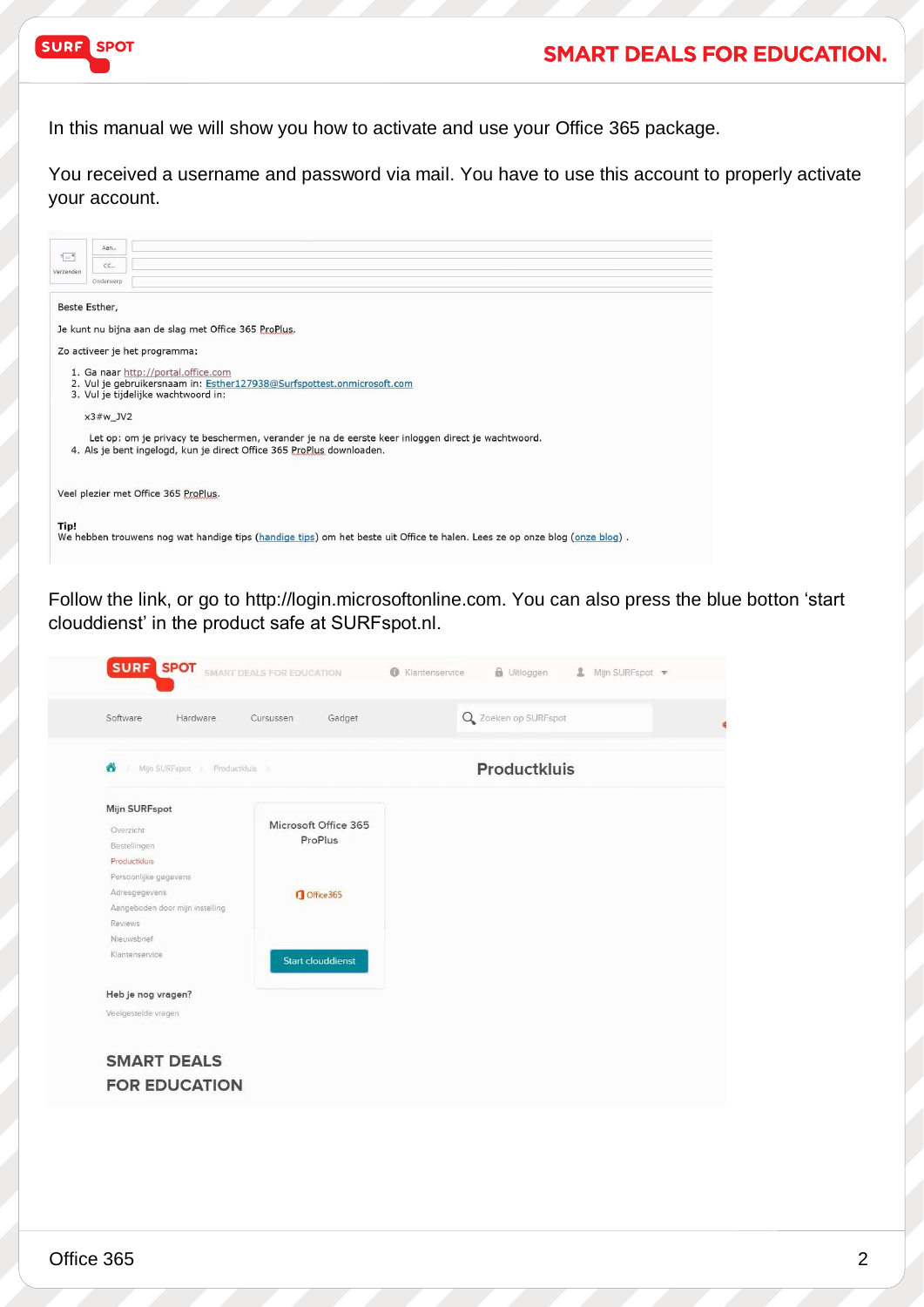

#### **SMART DEALS FOR EDUCATION.**

When you open the link you well bes end tot the Office 365 portal page. Here you can fill in the received username and the password. Make sure to type the password manually, do not copy from the mail.



You will have to change the password immediatly. Choose your own personal password en click 'wachtwoord bewerken en aanmelden'.

|                        | Office 365                                                                                                                            |
|------------------------|---------------------------------------------------------------------------------------------------------------------------------------|
|                        | Uw wachtwoord bijwerken<br>U moet uw wachtwoord bijwerken omdat u zich voor het eerst<br>aanmeldt of omdat uw wachtwoord is verlopen. |
|                        | Esther127938@Surfspottest.onmicrosoft.com<br><br>                                                                                     |
| SENARIN<br>$\triangle$ | <br>Wachtwoord Wwerken en aanmelden                                                                                                   |
| 45                     |                                                                                                                                       |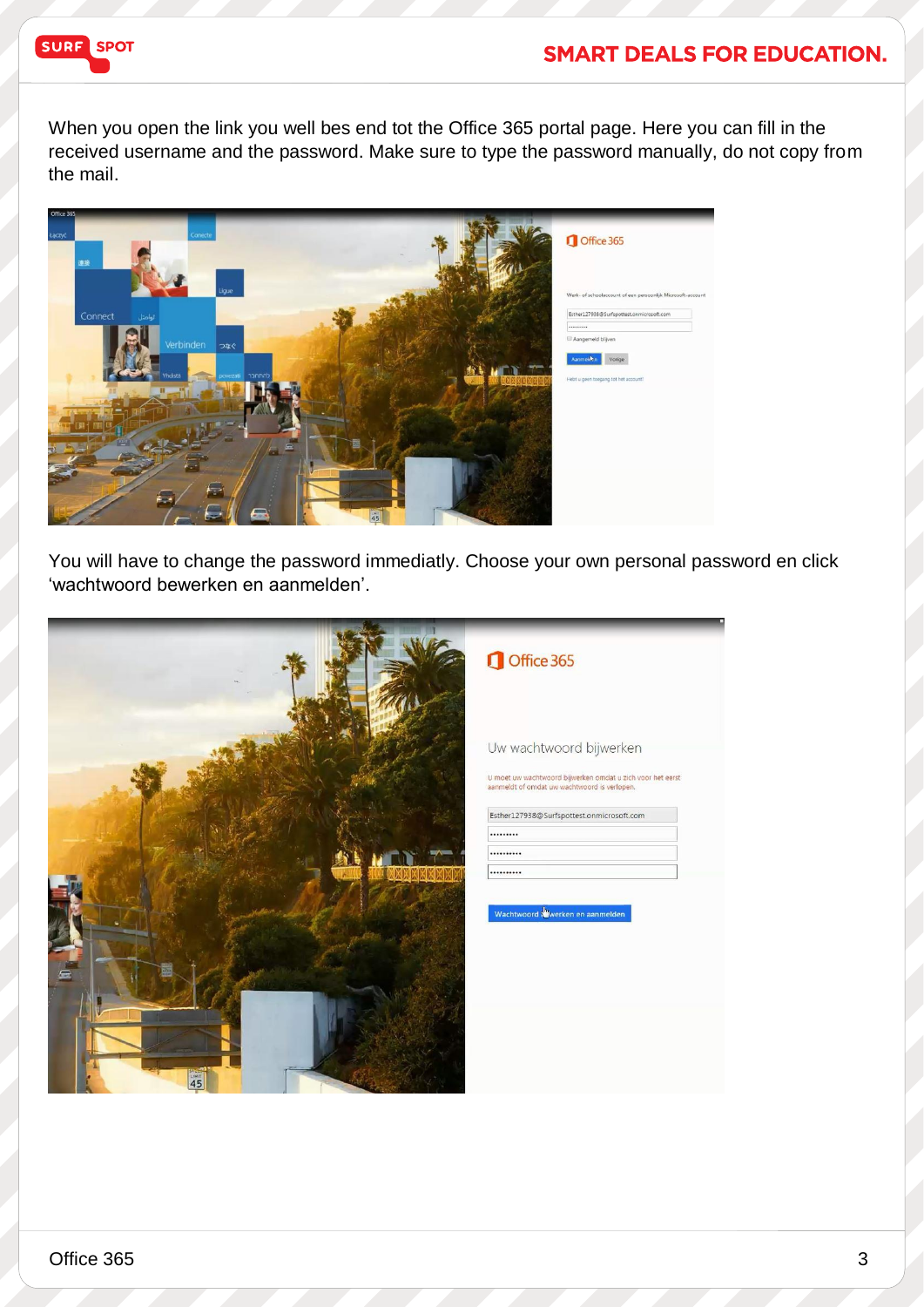

#### **SMART DEALS FOR EDUCATION.**

Congratulations! Your Office 365-account is now active. From this page you can download en install the program's to your computer.

If you want to install the programs to a second computer you can log in again with your username and password. From here you can always install the programs to 5 computers.



Good luck with the install of your Office 365 package. If you have any more questions about this, you can always mail us at info@surfspot.nl